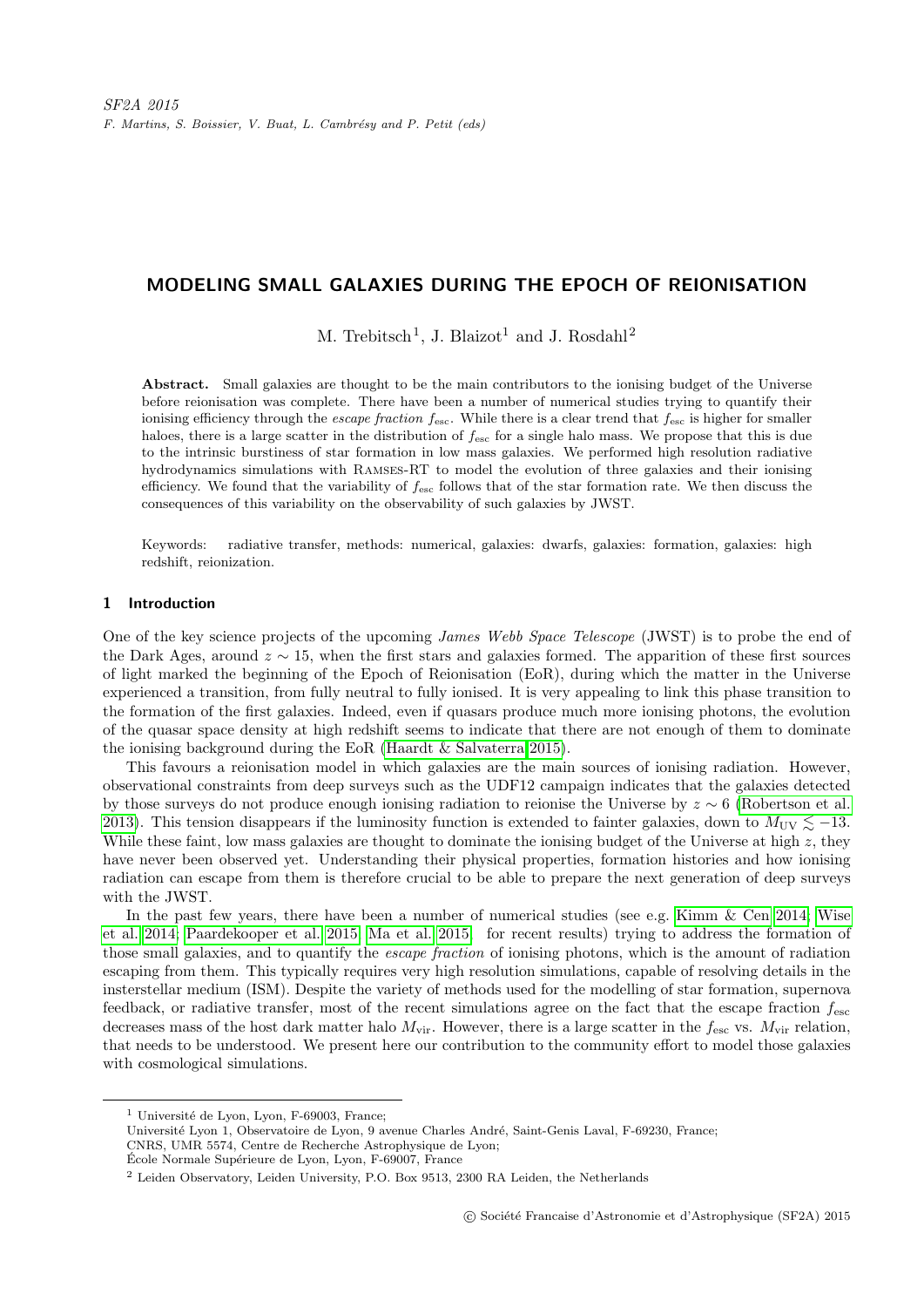## 2 Simulation methodology

We performed cosmological simulations with the code Ramses-RT [\(Rosdahl et al. 2013\)](#page-3-6), an extension of the cosmological code Ramses [\(Teyssier 2002\)](#page-3-7) that solves the equations of radiative hydrodynamics (RHD) for astrophysical flows on an adaptive grid. Ramses-RT follows the coupled evolution of gas and radiation, allowing us to track the ionisation state of the gas in the simulation. We use the zoom technique to achieve the very high resolution needed to resolve the structure of the ISM. We focus on three haloes of masses  $M_{\rm vir} \sim 8 \times 10^7 M_{\odot}$ for the smallest onne,  $6 \times 10^8 M_{\odot}$  for the intermediate one, and  $2 \times 10^9 M_{\odot}$  for the largest one.

The haloes were selected in a dark-matter (DM) only simulation using  $512^3$  particles in a  $10h^{-1}$  Mpc box. We then generated multigrid initial conditions using the Music code [\(Hahn & Abel 2011\)](#page-3-8), using 3 additional levels of refinement, giving a DM particle mass of  $\sim 2000 M_{\odot}$ . We ran the simulation for one billion year, down to z ∼ 5.6, with a maximum of 21 levels of refinment, allowing for a cell size of  $\Delta x \sim 7$  pc. Radiation is modeled using three photon groups (ionising HI, He I, He II). We use the same supernova (SN) feedback recipe as in [Kimm & Cen](#page-3-2) [\(2014\)](#page-3-2), where after 10 Myr, each star particle deposits in the ISM the amount momentum and metals corresponding to the phase of the SN explosion that can be resolved. We use a new recipe for star formation [\(Devriendt et al. in prep.\)](#page-3-9), where we account for the turbulence in the star-forming cloud.



#### 3 Bursty assembly of small galaxies

<span id="page-1-0"></span>Fig. 1. Left: Stellar mass to halo mass relationship for the most massive halo studied. The the dotted lines corresponds to a stellar fraction of 10%, 1% and 0.1% of the baryons in the halo, and the colours note the redshift. Right: Star formation history of the galaxy.

We present on Fig. [1](#page-1-0) the assembly history of the most massive halo we targeted on our study. On the left panel, we show the evolution of the stellar mass to halo mass relationship with redshift, and on the right panel, we display the time evolution of the star formation rate (SFR) of the galaxy. In all the haloes, roughly between 1% and 10% of the baryons are converted into stars at all times, and a striking feature of the left panel is the presence of several plateaus indicating a growth of the galaxy with no associated star formation. The right panel provides a natural explanation for this: in this low mass regime, star formation happens by bursts. A few Myr after the beginning of a star formation episode, the most massive stars will end their life, and the resulting supernovae will heat and remove large amounts of gas from the ISM, quenching the star formation for a while. After some time, the gas will cool down in the halo, and return to the galaxy, fueling a new episode of star formation.

This cycle of star formation episodes followed by outflow has very strong consequences for the escape of ionising radiation. Indeed, the supernovae will completely disrupt the star forming clouds in which most of the young stars live. This will vastly increase the ionising efficiency of the neighbouring young stars. We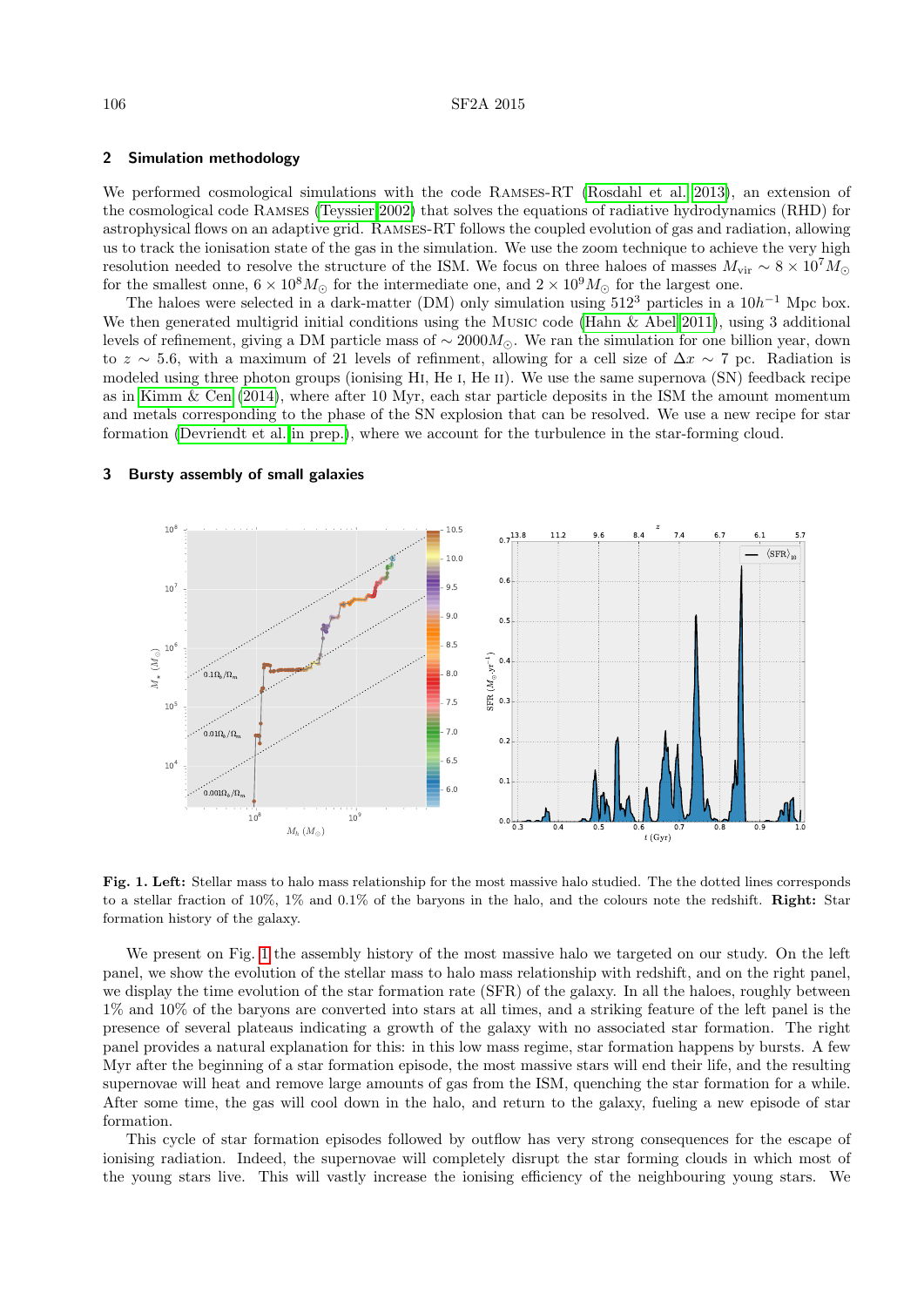

<span id="page-2-0"></span>Fig. 2. In blue, evolution of the SFR with time. The evolution of the escape fraction  $f_{\text{esc}}$  at the halo virial radius is show in red.

show on Fig. [2](#page-2-0) the time evolution of both the SFR (in blue) and the escape fraction  $f_{\text{esc}}$  (in red). There is a clear correlation between the two curves, and  $f_{\text{esc}}$  starts to rise typically 10 Myr after the beginning of a star formation episode, which is the age at wich the star particles explode in supernovae in our simulations.

# 4 Observational implications

Using the models of Bruzual  $&$  Charlot [\(2003\)](#page-3-10), we computed the UV magnitude of the three galaxies we modelled to assess their observability with JWST. So far, our computations include neither dust nor IGM attenuation. We find that the most massive galaxy can reach absolute UV magnitudes as high as  $M_{\text{UV}} \lesssim -18$ , but spend most of its time at  $M_{\text{UV}} \gtrsim -15$ . We can expect that this kind of small, high-z galaxy will be seen in deep JWST surveys, especially if they are in a starburst episode.

We show on Fig. [3](#page-3-11) the correlation between the UV magnitude and the ionising flux escaping the halo. While there is a clear trend that brighter galaxies are in general leaking more ionising photons, there is a large scatter. This means that selection only galaxies brighter than  $M_{\text{UV}} = -16$  will miss a large portion of galaxies that are actively contributing to the ionisation budget of the Universe. Conversely, a survey targeting the galaxies emitting more than  $10^{50}$  photons per second would need to go deeper than  $M_{\text{UV}} = -14$  to be complete.

#### 5 Conclusions

We have performed high resolution RHD simulations of three dwarf galaxies at  $z \sim 6$  to investigate their ionising properties. We found that the cycle of star formation episodes followed by SN explosions will result in a highly varying escape of ionising radiation that can explain the scatter found in other studies. This highlights that it is critical to model star formation and feedback properly at small scale to accurately study the escape of ionising photons in high z galaxies.

We then used simple SED modelling to assess the visibility of such galaxies. We found that the UV magnitude of these galaxies varies a lot with time (following the evolution of the SFR), between  $M_{\text{UV}} \sim -12$  and  $M_{\text{UV}} \sim$ −18. Deep surveys with JWST will probably detect galaxies like these ones, but only when they are in a "bright" phase. We also found that there is only a loose correlation between UV magnitude and ionising emissivity.

MT and JB aknowledge support from the Lyon Institute of Origins under grant ANR-10-LABX-66, and from the ORAGE project from the Agence Nationale de la Recherche under grand ANR-14-CE33-0016-03.